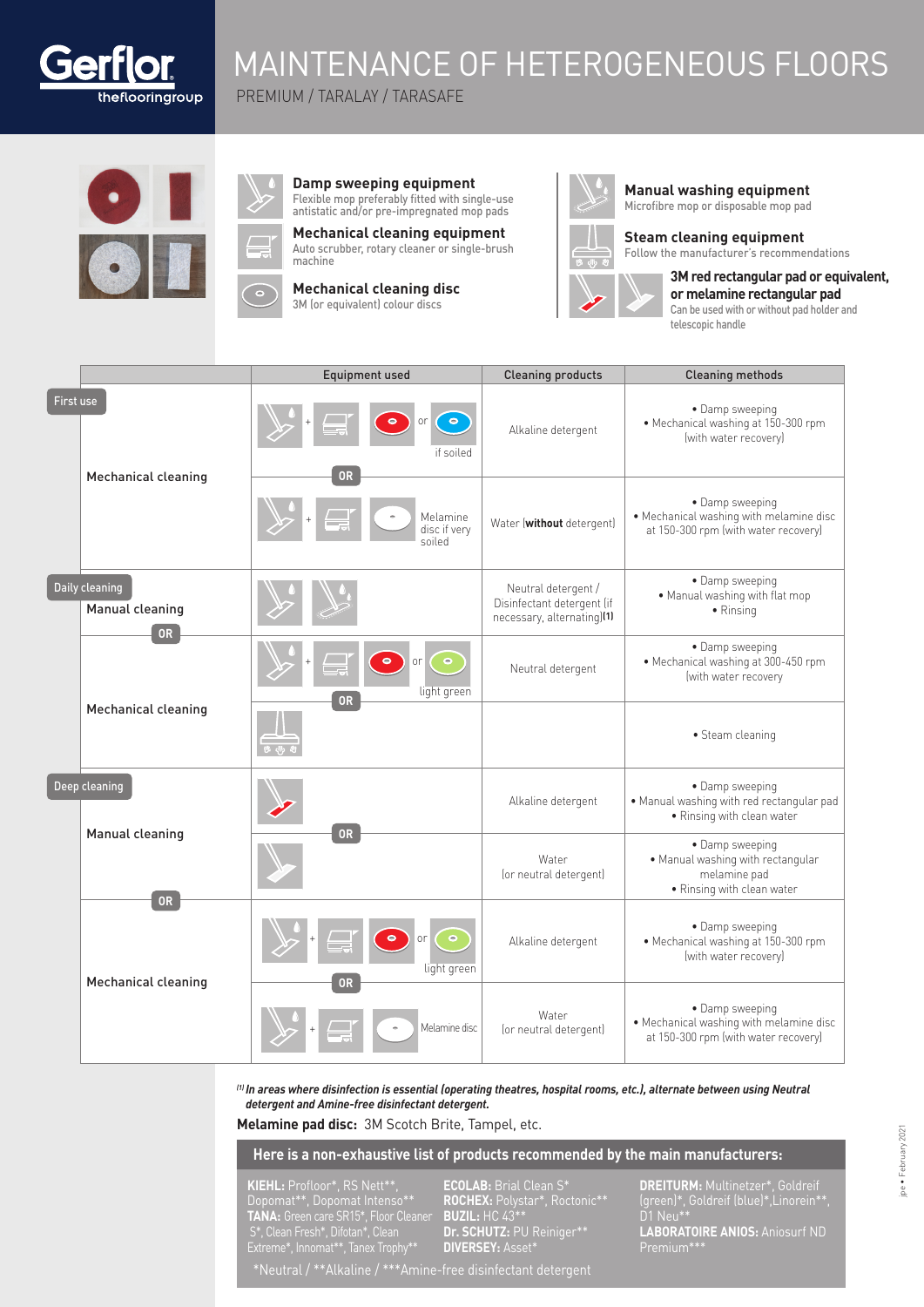

# TIPS ON MAINTAINING FLOORING EFFECTIVELY

- **First cleaning:** Never use black discs, chemical strippers, dry polishing, buffing, sealing or other processes that may damage the Evercare™ surface treatment. Use of a floor cleaning method other than those recommended above may result in loss of adhesion and resistance to stains and scratches.
- **Daily cleaning:** Mechanical cleaning produces the best results. For areas where this is not possible, it is recommended that daily maintenance be carried out manually (with a microfibre flat mop), and intermittently with mechanical cleaning if necessary. The use of a damp mop may require more frequent deep cleaning.
- **Deep cleaning:** To be performed when dirt accumulates to form a film, deposits or becomes particularly visible at the slightest scratch. The frequency of deep cleaning depends on the intensity and type of daily traffic.
- Never use melamine discs (3M Scotch Brite or equivalent) **dry, without water**. When cleaning is completed, remove the disc from the machine and leave to dry vertically.
- In areas where disinfection is essential (operating theatres, hospital rooms, etc.), **alternate between using Neutral detergent and Amine-free disinfectant detergent.**
- **Gerflor recommends that you use neutral and alkaline detergents with high wetting power** (complete spreading and cleaning of the entire floor surface).
- Always comply with cleaning product manufacturers' instructions for use.
- Gerflor can provide expert advice on choosing the equipment and application methods that correspond to your needs. **If you would like to change your cleaning procedures, please contact us as soon as possible** and together we'll look at how to properly clean your flooring and avoid any warranty-related problems.
- **Mats positioned at the entrance to premises to restrict the introduction of dirt, grit and damp can help reduce short term clean frequency and thereby preserve the appearance of flooring in the long term.** For optimal entrance mat effectiveness, the standard recommendation is at least 7 metres in length and 3 different levels (coarse, medium and fine). By trapping at the entrance materials that could be dragged onto the flooring creating scratches and scuff marks where dirt can easily build up, you will help preserve the appearance of your flooring now and over time.
- **Use soft-coated swivel castors** to prevent grit damage to the floor surface that would spoil its appearance and make it harder to clean.
- **Protect furniture feet and legs** with caps or felt pads that will not scratch the flooring. On cantilever type chairs, any screwed-on protective components may present a risk if a screw becomes loose since screws or screw holes with sharp edges could scratch the flooring. **Do not use rubber protective caps** for chair legs: a chemical reaction with the floor covering could lead to permanent traces.
- Scratches: Gerflor can offer you various solutions for treating scratches, from light through to more obvious scratches. Do not hesitate to contact Gerflor for advice on the best techniques to ensure that your warranty remains valid.
- Cleaning frequency depends on the amount of soiling and humidity in a given area, the colour and pattern of the floor covering and the materials and techniques used. An effective cleaning policy should take account of these factors and specify the appropriate cleaning frequencies, equipment and techniques for the various spaces in the premises.
- In areas where manual cleaning is required or for occasional spot cleaning, using a flat mop with a single-use or limiteduse microfibre mop pad will produce the best results. Fringe mops are not as effective as microfibre in removing dirt from the structure of the floor covering. The use of a mop dipped in a bucket of dirty water does not produce satisfactory results: this technique only redistributes the dirt over the floor surface, especially in corners and at edges, in places that are often inaccessible to auto scrubbers.